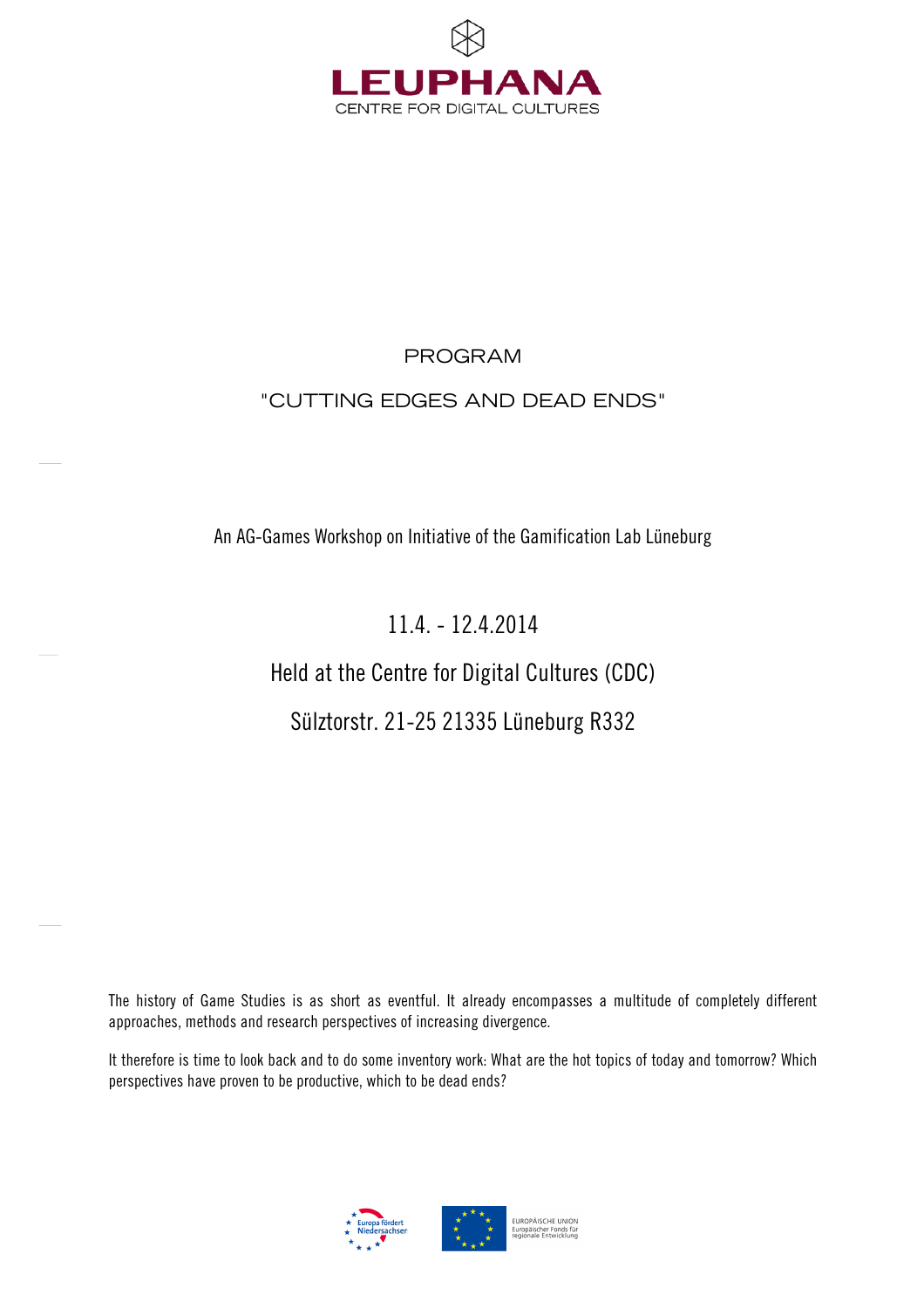

# **Thursday**

# 20:00

# **Dinner**

"Zum Alten Brauhaus" Grapengießerstr. 11 http://www.brauhaus-lueneburg.de/

#### Friday

## 9:30-11:00 Chair: Judith Ackermann

Jan M. Boelmann Zum Stand der Game Studies in der Deutschdidaktik Florian Behringer/Maria Kaschny Game based Learning: Konzeption und Evaluation von Serious Games in der medizinischen Aus- und Weiterbildung

#### Coffee Break

# 11:30-13:00 Chair: Benjamin Beil

Pablo Abend The Territory is the Level Map Marc Bonner **Architekturgeschichte und -theorie als Paradigmen der Game Studies** 

#### Lunch Break

### 14:00-15:30 Chair: Benjamin Beil

# Kai Matuszkiewicz Die Narratologen-Ludologen-Debatte 2014 Andreas Rauscher Ludic Film Studies – between Mise-en-Game and Cinema Envy

#### Coffee Break

#### 16:00-17:30 Chair: Niklas Schrape

Claus Pias The Gamification of Science Mathias Fuchs The Saeculum of Games - 18th Century Gamification Sonia Fizek Sculpting interactive audio spaces

#### Coffee Break

# 18:00-19:30 Chair: Mathias Fuchs

#### Espen Aarseth Keynote: From Game Studies to Ludology

#### 20:00

**Dinner** "Mälzer Brauhaus" Heiligengeiststr. 43 http://www.maelzerbrauhaus.de/